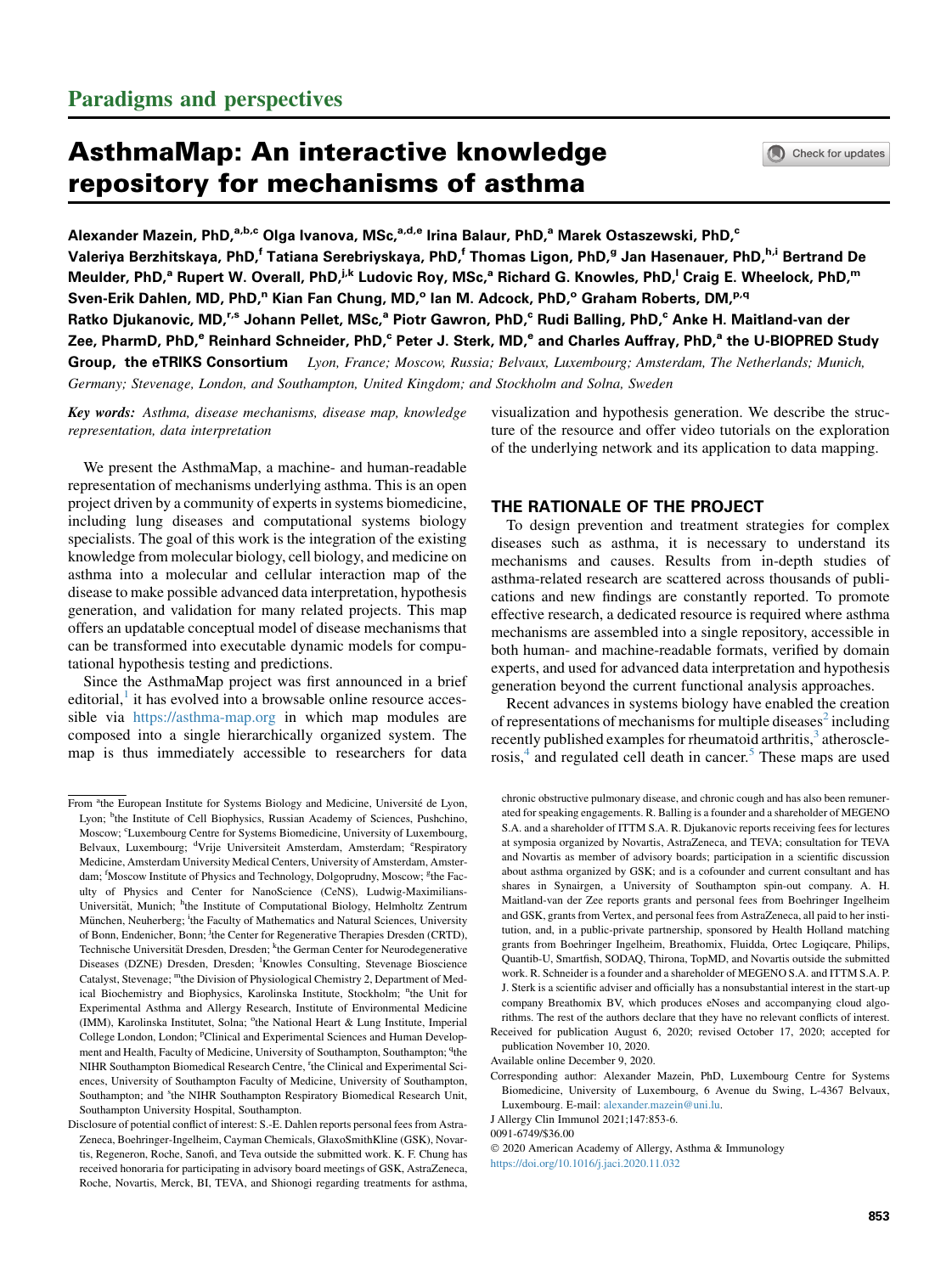for modeling, hypothesis generation, and validation in a relevant clinical context as reviewed in the Disease Maps community article<sup>[2](#page-3-1)</sup> and described in a recent publication about the Atlas of Cancer Signalling Network applied in preclinical studies.<sup>[6](#page-3-5)</sup> Such resources are referred to as ''disease maps'' and are defined as conceptual models of the corresponding diseases, collections of interconnected signaling, and metabolic and gene regulatory pro- $cesses<sup>2,7</sup>$  $cesses<sup>2,7</sup>$  $cesses<sup>2,7</sup>$  $cesses<sup>2,7</sup>$  $cesses<sup>2,7</sup>$  [\(https://disease-maps.org](https://disease-maps.org)). The disease maps are literature-based resources, with their backbone established over well-defined hallmarks of a given disease.

A collective effort, initiated within the European Union– funded U-BIOPRED project ([https://www.europeanlung.org/en/](https://www.europeanlung.org/en/projects-and-research/projects/u-biopred) [projects-and-research/projects/u-biopred\)](https://www.europeanlung.org/en/projects-and-research/projects/u-biopred) and further developed within the eTRIKS project [\(https://www.etriks.org\)](https://www.etriks.org), has led to the creation of the AsthmaMap resource, a map for a computational description of the mechanisms relevant to asthma development, progression, and treatment. The data for the map construction come from the published biomedical literature and from high-quality pathway databases. The search was focused on mechanisms that exist in the cell types included and have been shown to be part of asthma pathogenesis. The building of the resource is supported by experts in the field of asthma from the Amsterdam University Medical Centers, the University of Amsterdam, the National Heart & Lung Institute of Imperial College London, the Karolinska Institute Stockholm, and the University of Southampton (<http://asthma-map.org/team>).

### RESOURCE ARCHITECTURE

The AsthmaMap consists of 3 interconnected layers of granularity: Cellular Interactions—an overview diagram of the involved cell types and corresponding pathways represented by cytokines and receptors; Molecular Relations—a collection of diagrams split according to cell types that can be seen as a single virtual map with an intermediate level of detail; and Biochemical Mechanisms—the most detailed layer where information is shown at the level of molecular processes. Each interaction at a lower level is reflected at a higher level. This enables semantic zooming; that is, the layers of the AsthmaMap represent the same systems, but with more or fewer details shown, depending on the zoom level.

The Cellular Interactions layer [\(https://asthma-map.org/ci](https://asthma-map.org/ci)) is a summary of the complexity of underlying mechanisms in connection to the cell types and tissues involved. It facilitates discussions with domain experts, and the creation and curation of the AsthmaMap conceptual shape: modules, cell types, receptors, cytokines and other mediators, and connected causes and effects.

The Molecular Relations layer [\(https://asthma-map.org/mr\)](https://asthma-map.org/mr) is represented by diagrams for 16 cell types, including the following: dendritic, airway epithelial, macrophage, neutrophil, eosinophil, eosinophil precursor, mast cells, airway smooth muscle, fibroblast, B cells,  $T_H0$ ,  $T_H2$ , ILC precursor, ILC2, goblet cells, and regulatory T cells. The planned development includes adding  $T_H1$ ,  $T_H17$ , and ILC3 cell types. This layer was assembled using information from the AsthmaMap Cellular Interactions layer and the MetaCore pathway database [\(https://portal.](https://portal.genego.com) [genego.com](https://portal.genego.com)). Information on selected relevant interactions was reduced and converted to the standard Activity Flow format, and compatibility of the resulting modules was ensured for further processing and merging. The representation of the Molecular

Relations layer is well suited for building qualitative Boolean models.

The Biochemical Mechanisms layer ([https://asthma-map.org/](https://asthma-map.org/bm) [bm](https://asthma-map.org/bm)) provides detailed definitions for biochemical reactions, essentially encoding the stoichiometric matrix of the network. This is the most detailed and most challenging layer of the AsthmaMap architecture: it requires manual curation and integration of the available information. The Biochemical Mechanisms layer is currently represented by 3 diagrams: mast cell, eosinophil, and eicosanoid modules. It is available in the Process Description format, $<sup>1</sup>$  $<sup>1</sup>$  $<sup>1</sup>$  and the focus is on the molecular processes that describe</sup> the involved reactants, products, and modifiers, such as enzymes or inhibitors. This layer is suited for quantitative mechanistic models, and a mechanistic model of the mast cell in asthma is under development [\(https://asthma-map.org/model](https://asthma-map.org/model)).

## ONLINE EXPLORATION AND DATA VISUALIZATION

The MINERVA platform<sup>[8,](#page-3-7)[9](#page-3-8)</sup> is a tool for web-based visualization and exploration of maps and allows quick and easy access to the AsthmaMap content  $(Fig 1)$  $(Fig 1)$ . Zooming and navigation are similar to the navigation of Google Maps thanks to the Google Maps API used by the MINERVA platform.<sup>[8](#page-3-7)</sup> Annotation of the elements is visible in the left panel both for entities (identifiers for metabolites, proteins, genes, phenotypes) and for interactions (references to evidence sources). The content of the maps in MINERVA is searchable, and elements found are highlighted by markers of different colors.

To make this resource friendlier for clinical researchers, biologists, and data analysts, we offer the following brief video tutorials (<https://asthma-map.org/tutorials>):

- 1. A demonstration of browsing starting from the Cellular Interactions layer as a top-level view and an entry point to the AsthmaMap.
- 2. An explanation of how community curation is possible by adding comments directly to the map and thus providing feedback to the map developers.
- 3. Searching for drug targets in the AsthmaMap via built-in querying of DrugBank [\(https://www.drugbank.ca](https://www.drugbank.ca)) and CHEMBL (<https://www.ebi.ac.uk/chembl>).
- 4. Brief instructions on the upload for visualization and exploration of custom experimental data. The eicosanoid map and a multiomics data set were used for this tutorial.<sup>[9](#page-3-8)</sup>

### **OUTLOOK**

The effort is designed as an open project. The commenting functionality in MINERVA [\(https://asthma-map.org/tutorials\)](https://asthma-map.org/tutorials) can be used as an entry point for domain experts. Systems biologists and curators are invited to contribute and advance this collection into a reference resource in the area of asthma research.

We consider the map to be a "work in progress" and see it as an evolving resource. The overall framework is designed in a scalable manner to make it easy to maintain and expand the map. For example, cell types such as  $T_H1$ ,  $T_H9$ ,  $T_H17$ , natural killer T, ILC17, ILC22, and LTi shown in the Cellular Interactions layer need to be reflected in the Molecular Relations layer, and the corresponding mechanisms need to be added to the Biochemical Mechanisms layer.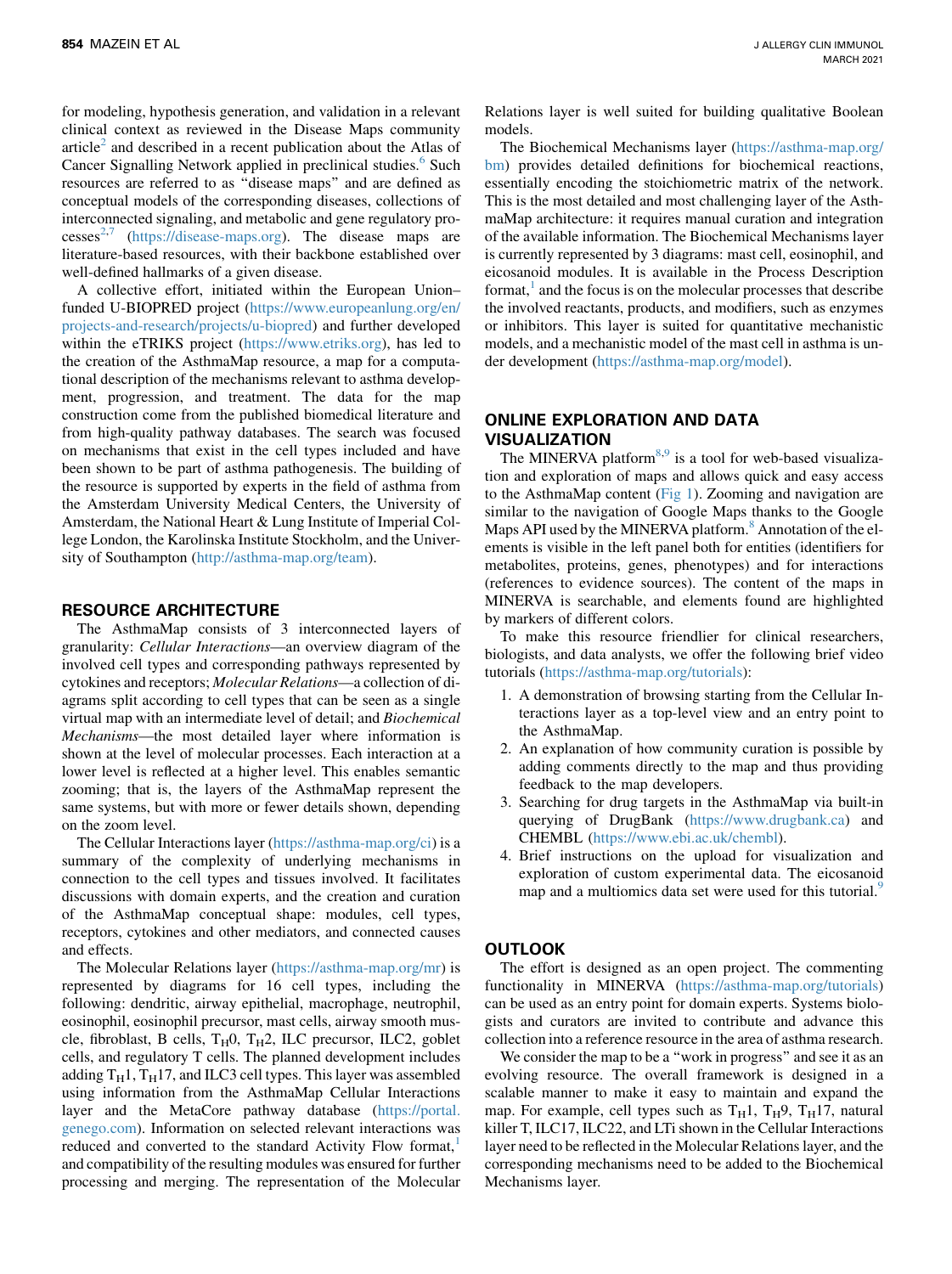<span id="page-2-0"></span>





FIG 1. The AsthmaMap resource in MINERVA. A, The entry view of the AsthmaMap available for exploration in the MINERVA platform at <https://asthma.uni.lu>. B, The default view of a fragment of the eicosanoid production pathway. C, The same fragment of the eicosanoid production pathway with multiomics data mapped. More details and information on the data sets are provided at [https://asthma-map.org/tutorials.](https://asthma-map.org/tutorials)

The development of the AsthmaMap in the future will be coordinated with similar projects in the field of allergic diseases, other respiratory diseases, and immune-system–related diseases,[2](#page-3-1) including the coronavirus disease 2019 infection for which a large-scale community is fast-tracking the development of a dedicated disease map[.10](#page-3-9) This collaboration will lead to the distribution of shared tasks and optimization of the work for all participants. It is also important for research focused on comorbidities and identification of mechanisms common to several diseases. Ultimately, it is possible that there will be collaborations on topics that at first sight might seem to be less likely related to asthma, for example, diseases that might share inflammatory profiles with asthma such as rheumatoid arthritis or inflammatory bowel disease. Furthermore, in systems medicine, there is a

tendency of moving away from organ-specific diseases toward thinking about the whole-organism level and new disease ontologies.

The AsthmaMap is designed to be useful for biomedical scientists working in asthma as well as clinical scientists working on defining endotypes of asthma toward personalized medicine. It is intended as a reference resource for making sense of otherwise complex omics data sets by integrating and analyzing the previous knowledge and newly generated data. We believe this approach will become of clinical value by contributing to the design of clinical decision support systems and its use for allergy- and inflammation-related research in systems medicine and systems pharmacology. It is expected that on the basis of a detailed description of relevant molecular and physiological processes it